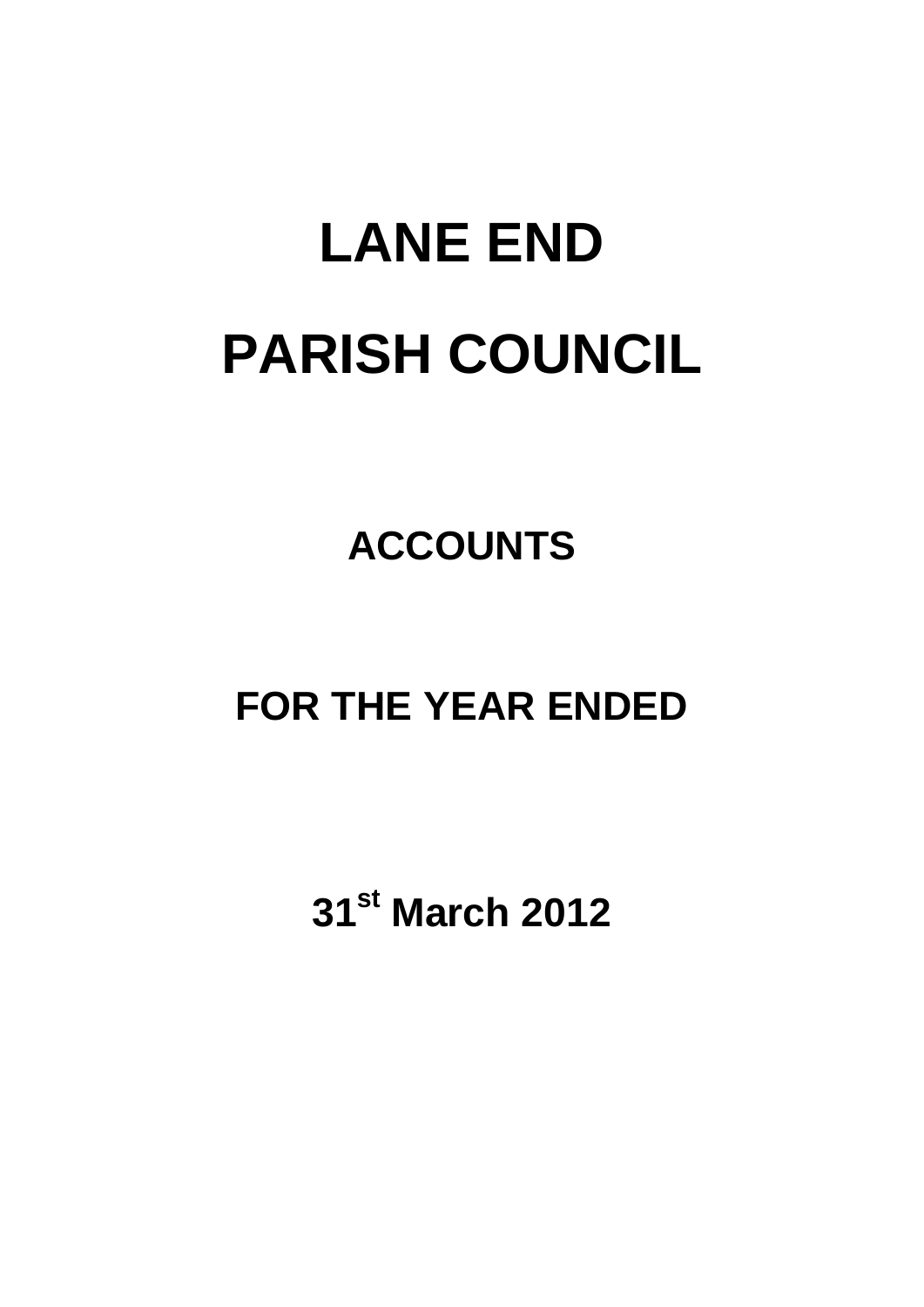**LANE END PARISH COUNCIL** 

**Income and Expenditure Account** 

**for the year ended 31st March 2012** 

| 2011       |                                 | 2012      |          |
|------------|---------------------------------|-----------|----------|
|            | <b>INCOME</b>                   |           |          |
| 1,260      | Allotment Income                | 1,439     |          |
| 3,588      | Clarion                         | 4,725     |          |
| 2,500      | Grants                          | 12,500    |          |
| 1,743      | Other Income                    | 2,870     |          |
| 16         | Interest                        | 17        |          |
|            | Donations                       | 28,417    | (note a) |
| 107,500    | Precept                         | 107,500   |          |
| 116,607    | <b>INCOME TOTAL</b>             | 157,468   |          |
|            | <b>EXPENDITURE</b>              |           |          |
| 33,693     | Administration                  | 37,867    |          |
| 3,294      | Allotments                      |           |          |
| 6,468      | <b>Bus Shelters</b>             |           |          |
| 15,150     | Village Hall                    |           |          |
| 4,050      | Churchyard Maintenance          | 2,365     |          |
| 10,356     | Clarion                         | 4,804     |          |
|            | Highways                        | 7,749     |          |
| 30         | Other Expenditure               |           |          |
| 9,072      | <b>Grass Cutting</b>            | 11,880    |          |
| 5,819      | Insurance                       | 6,310     |          |
| 514        | <b>Playing Fields</b>           |           |          |
| 12,750     | S. 137 Payments                 | 11,117    |          |
|            | Ditchfield Common acquisition   | 66,717    |          |
| 38,254     | <b>Street Lighting</b>          | 21,260    |          |
| 139,450    | <b>EXPENDITURE TOTAL</b>        | 170,069   |          |
|            |                                 |           |          |
| 190,330    | Balance as at 01/04/11          | 167,487   |          |
| 116,607    | <b>Add Total Income</b>         | 157,468   |          |
| 306,937    |                                 | 324,955   |          |
| (139, 450) | <b>Deduct Total Expenditure</b> | (170,069) |          |
| 167,487    | Balance as at 31/03/12          | 154,886   |          |
|            |                                 |           |          |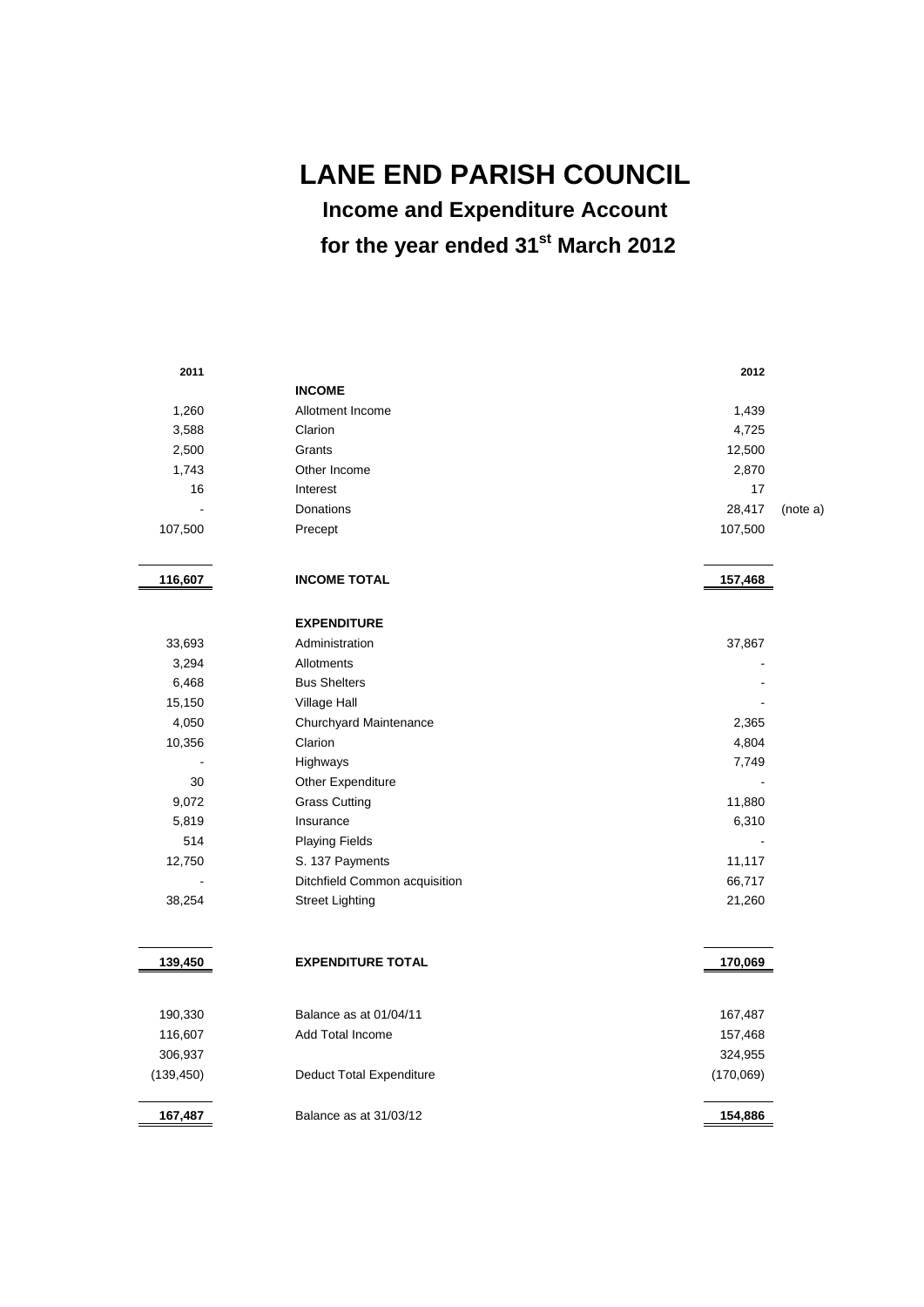### **LANE END PARISH COUNCIL BALANCE SHEET AS AT 31st March 2012**

| 2011                     |                                                                                                       | 2012                                 |
|--------------------------|-------------------------------------------------------------------------------------------------------|--------------------------------------|
| 153,550<br>13,077<br>860 | <b>CURRENT</b><br><b>ASSETS</b><br>Cash in Hand & at Bank<br><b>VAT Recoverable</b><br><b>Debtors</b> | 149,118<br>8,133                     |
| 167,487<br>167,487       | <b>TOTAL CURRENT</b><br><b>ASSETS</b><br><b>TOTAL ASSETS</b>                                          | 157,251<br>157,251                   |
|                          | <b>CURRENT LIABILITIES</b>                                                                            | 2,365                                |
| 167,487                  | <b>NET CURRENT ASSETS</b>                                                                             | 154,886                              |
|                          | <b>REPRESENTED</b><br>BY:                                                                             |                                      |
| 167,487                  | <b>GENERAL FUND</b>                                                                                   | 154,886                              |
| <b>Signed</b>            |                                                                                                       | <b>Signed</b>                        |
| <b>Chairman</b>          |                                                                                                       | <b>Responsible Financial Officer</b> |
| Date                     |                                                                                                       | <b>Date</b>                          |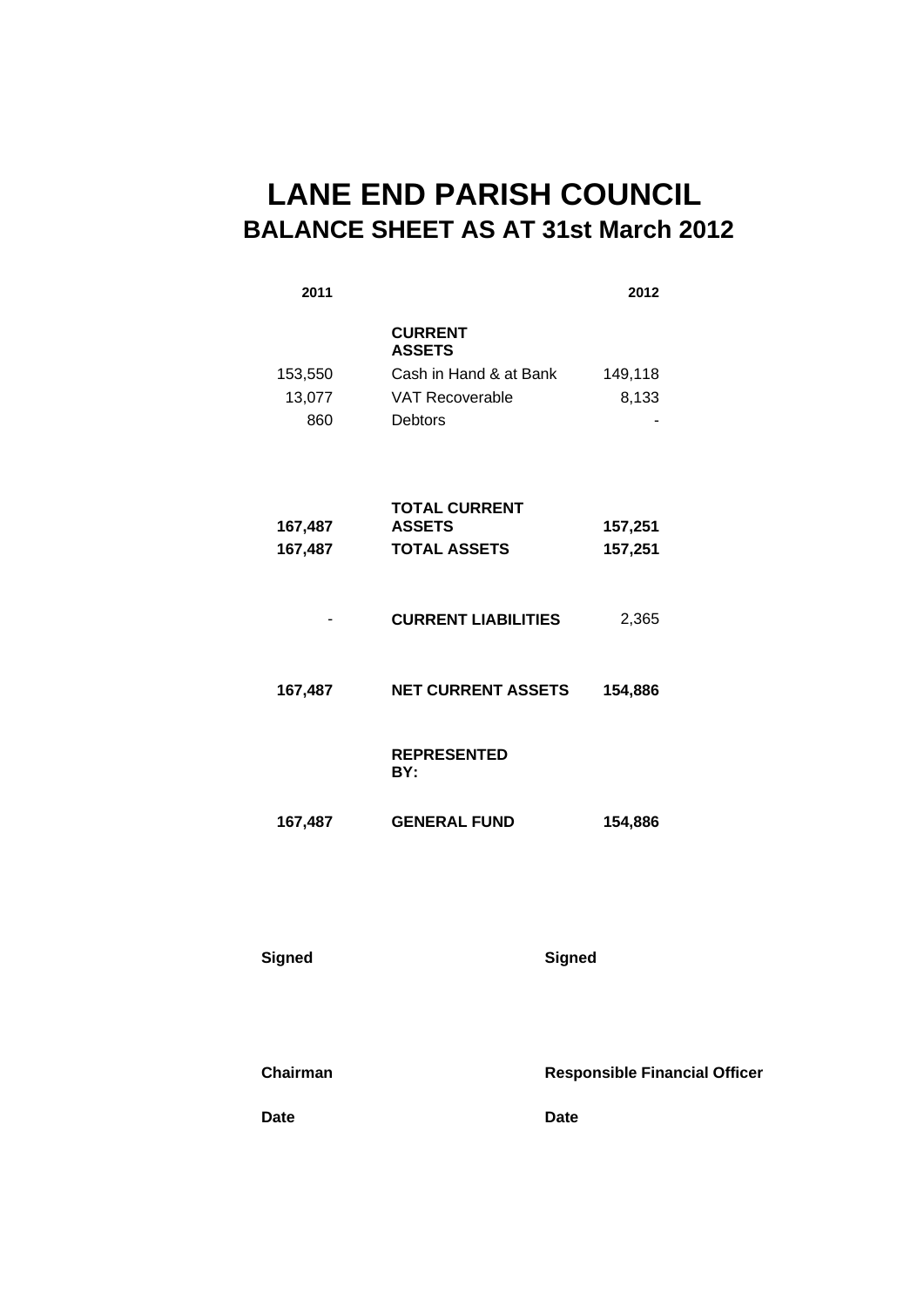### **LANE END PARISH COUNCIL**

#### **ACCOUNTS FOR THE YEAR ENDED 31 MARCH 2012**

#### **SUPPORTING NOTES**

#### Note  $(a)$

Donation income represents amounts specifically raised to fund the acquisition of Ditchfield Common. These funds are classified as restricted income. Ditchfield Common was acquired during the year at a total cost of £65,000 plus an additional £1,687 of associated legal costs. A  $£10,000$  grant was also received towards this acquisition. All restricted funds and grant income were duly used to fund this purchase.

#### Assets

All assets in the Council's possession on  $01/04/1972$  are shown as acquired on that date irrespective of the actual date of acquisition.

All assets held on behalf of the community such as Commons, playing fields etc are assigned a nominal value of £1. Assets have been depreciated in order to reflect their current value. A *de minimus* value of £1000 is taken for all assets.

At 31 March 2012 the following assets were held:

|                                                  | ∸       |  |
|--------------------------------------------------|---------|--|
| Moorend Common                                   | 1       |  |
| Moor Common                                      | 1       |  |
| Land on Simmons Way (Oakshaw)                    | 1       |  |
| Village Green                                    | 1       |  |
| Playing Fields                                   |         |  |
| Pavilion                                         | 48,755  |  |
| Children's Play Equipment and Fence              | 9,493   |  |
| All Weather Courts                               |         |  |
| <b>Equipment for All Weather Courts</b>          | 100     |  |
| Flood Lighting to All Weather Courts             | 1,000   |  |
| <b>Basketball Rings</b>                          | 100     |  |
| <b>Secure Equipment Store</b>                    | 1,500   |  |
| Car Park                                         |         |  |
| Waste Bin                                        | 100     |  |
| <b>Various Seats</b>                             |         |  |
| Street Lighting – 241 lamps + 13 footpath lights | 237,071 |  |
| <b>Chalky Field Allotments</b>                   |         |  |
| <b>Sandy Field Allotments</b>                    |         |  |
| Photocopier and Computer                         | 300     |  |
| <b>Bus Shelters</b>                              |         |  |
| <b>Filing Cabinets</b>                           | 30      |  |
| 3 x Parish Notice Boards                         | 5,593   |  |
| Ditchfield Common                                |         |  |
|                                                  |         |  |

#### **Total 304,054**

£ 

#### **1. Leases**

The playing fields and pavilion were leased to Lane End Sports Association for 10 years from  $01/04/88$ . Plans are being developed for the future of the pavilion and playing fields and in the meantime the lease has been extended on an annual basis.